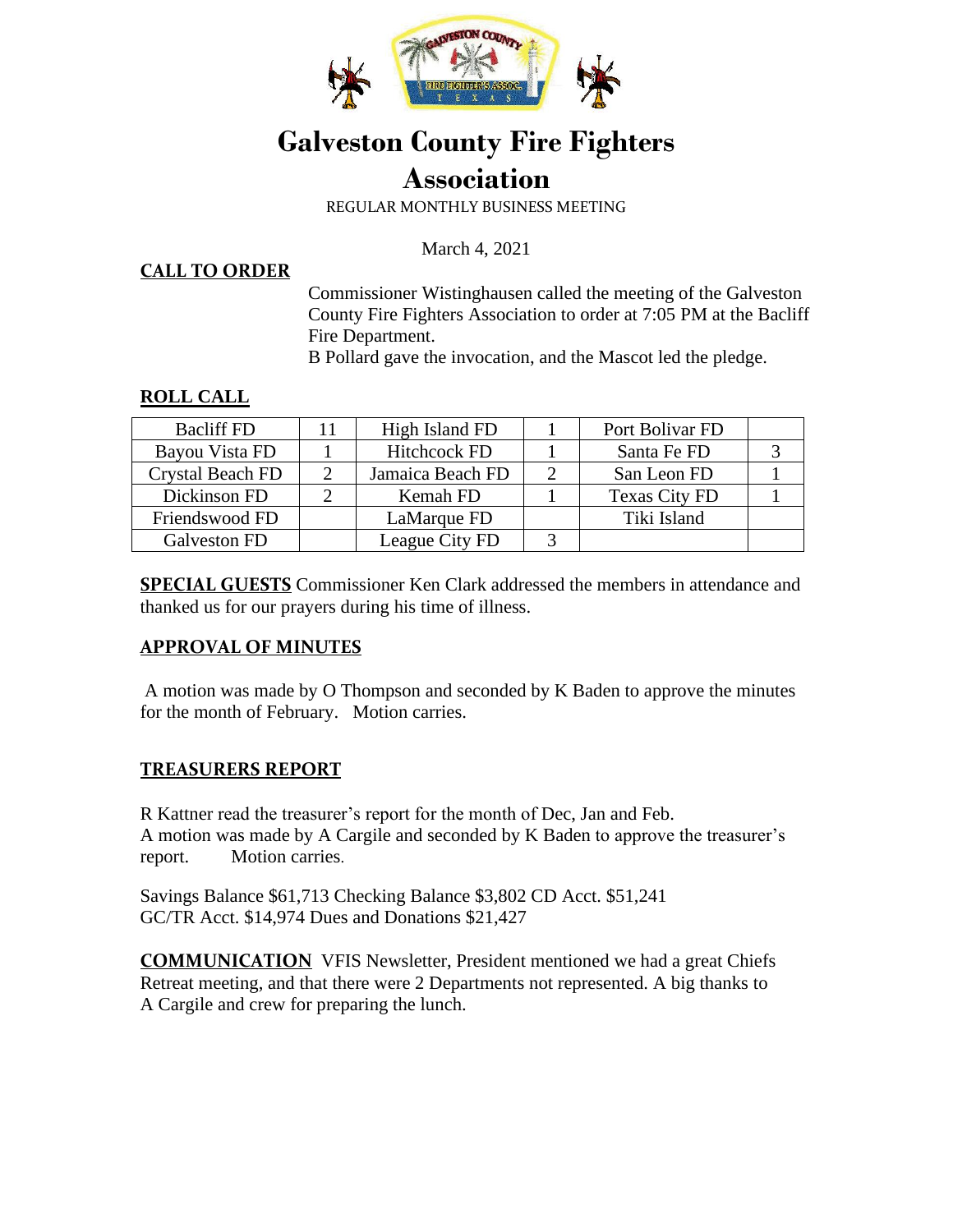# **COMMITTEE REPORTS**

**Training-** B Pollard spoke about the changes with SFFMA, and that this is something we had discussed at the Chief's Retreat. R Kattner spoke about the Texas A&M training. He mentioned that registration needs to be done as soon as possible.

#### **Accountability**

**EMS** 

**Website** Send stuff to the webmaster for publication on the site.

**Resource Book** 

**Dispatching** 

**Constitution and By-laws** 

#### **Mapping**

**Audit** They are starting to work on the internal audit.

#### **Contract**

**Galveston County OEM** Asking for vaccination workers in League City. This is a paid position. Call GCOEM for details.

**COLLECTION OF DUES** Need Kemah, Marathon Oil, Bankers Life. Rusty and James both mentioned that we need to start getting these dues in on time.

**UNFINISHED BUSINESS** We've got our reports in to the Galveston County Director of Finance.

Discussed the Emergency Reporting software. Also, we and decided we'd have the Appreciation Dinner in August or September.

# **NEW BUSINESS**